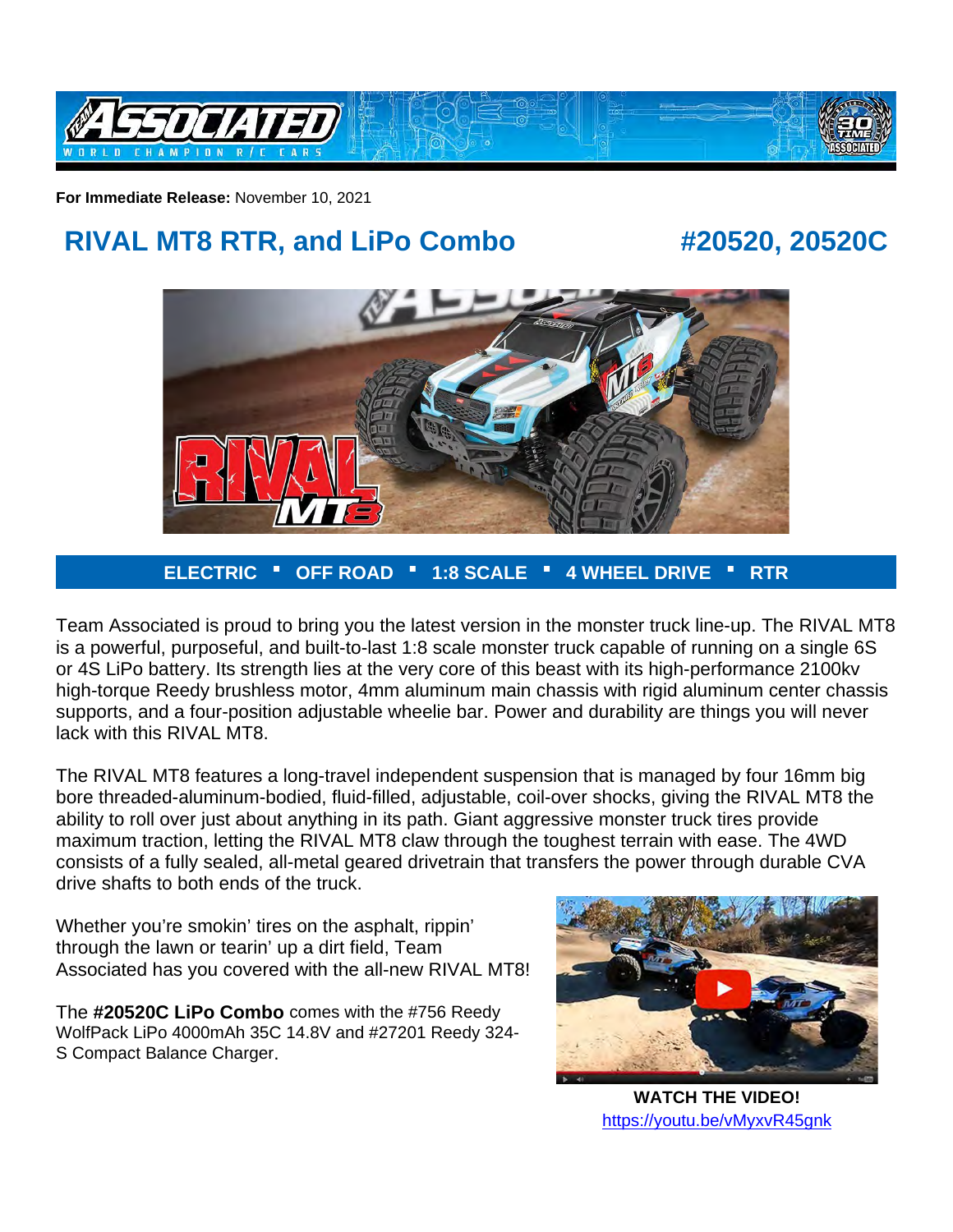# **HIGHLIGHTS**



Durable, impact-absorbing front bumper with LEDs



16mm big bore threaded alumi-<br>num shock bodies



Aluminum chassis braces



17mm hex wheels wrapped with high-traction, all-terrain tires





4mm thick aluminum main chassis



Heavy duty, hardened steel CVA axles



Four-position adjustable<br>wheelie bar

Due to ongoing R&D, photos may not match final kit.<br>Vehicle shown on these pages equipped with items NOT included in #20520: Reedy batteries.